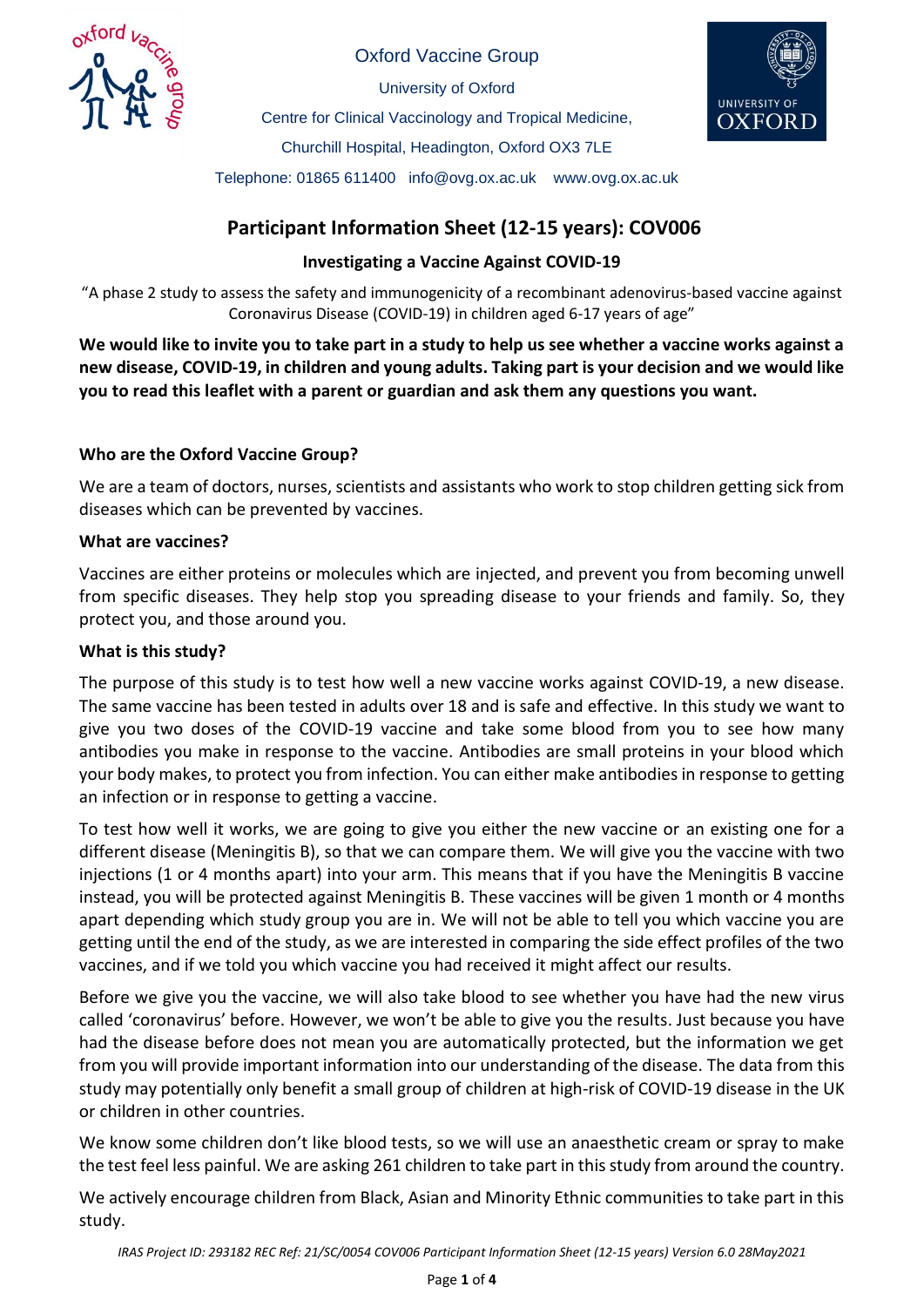### **Why have I been asked to take part?**

We are asking you to take part because you are the right age and live in the Thames Valley region, where we are doing the study.

### **What happens in the study?**

We would like to ask you and your parents some questions about yourself including:

- 1. How old are you?
- 2. Who is your GP?
- 3. Do you take any medications?

Your parents/guardian will fill in a questionnaire online to see if you are suitable to take part. Then we will ask you to visit us at the hospital.

We will ask you to make 5/6 visits to the Oxford Vaccine Group. All visits (including those for vaccinations) will take place out of school time (and may fall during school holidays).

The first time you come to visit us, you and your parents or guardian will have the opportunity to ask as many questions as you want. We will then take some blood from your arm. We will give you numbing cream or spray to make the blood test more comfortable. Taking blood can make people nervous, it can help if you have something fun to distract you, such as listening to music or reading.

If you are a girl we will ask you to give you a urine sample to check you are not pregnant before we give you a vaccine in your arm. Because the vaccine hasn't been tested on pregnant women yet, anyone who could possibly be pregnant (regarded as aged 11 and above) must provide a urine sample to check before they receive a vaccination. This is a precaution only. We ask that all female participants who are sexually active use effective contraception for the duration of the study.

The whole appointment should take around 2 hours minutes. All appointments will be at the weekend to make sure that no school is missed.

On the second visit, we will repeat the blood test. Depending on which group you have been allocated to, you will receive a vaccination on your second or third visit. We will ask females aged 11 and over to repeat a pregnancy test before your booster.

The remaining visits will be spread out over the next year, which will only involve a blood test. They are to check how long the effects of the vaccine last for.

# **Do I have to take part in the study?**

No, taking part in research is entirely **your** choice. You are free to change your mind at any time. You can stop taking part even if your parents want you to continue.

#### **What are the bad things about taking part?**

After the blood test your arm may be sore and leave a bruise. The area where you received the vaccine may also be sore. Some side effects have been described but they are very rare.

Side effects that occurred during clinical trials in adults were as follows:

#### **Very Common (may affect more than 1 in 10 people)**

- tenderness, pain, warmth, redness, itching, swelling or bruising where the injection is given
- generally feeling unwell
- feeling tired (fatigue)
- chills or feeling feverish
- headache
- feeling sick (nausea)
- joint pain or muscle ache

*IRAS Project ID: 293182 REC Ref: 21/SC/0054 COV006 Participant Information Sheet (12-15 years) Version 6.0, 28May2021*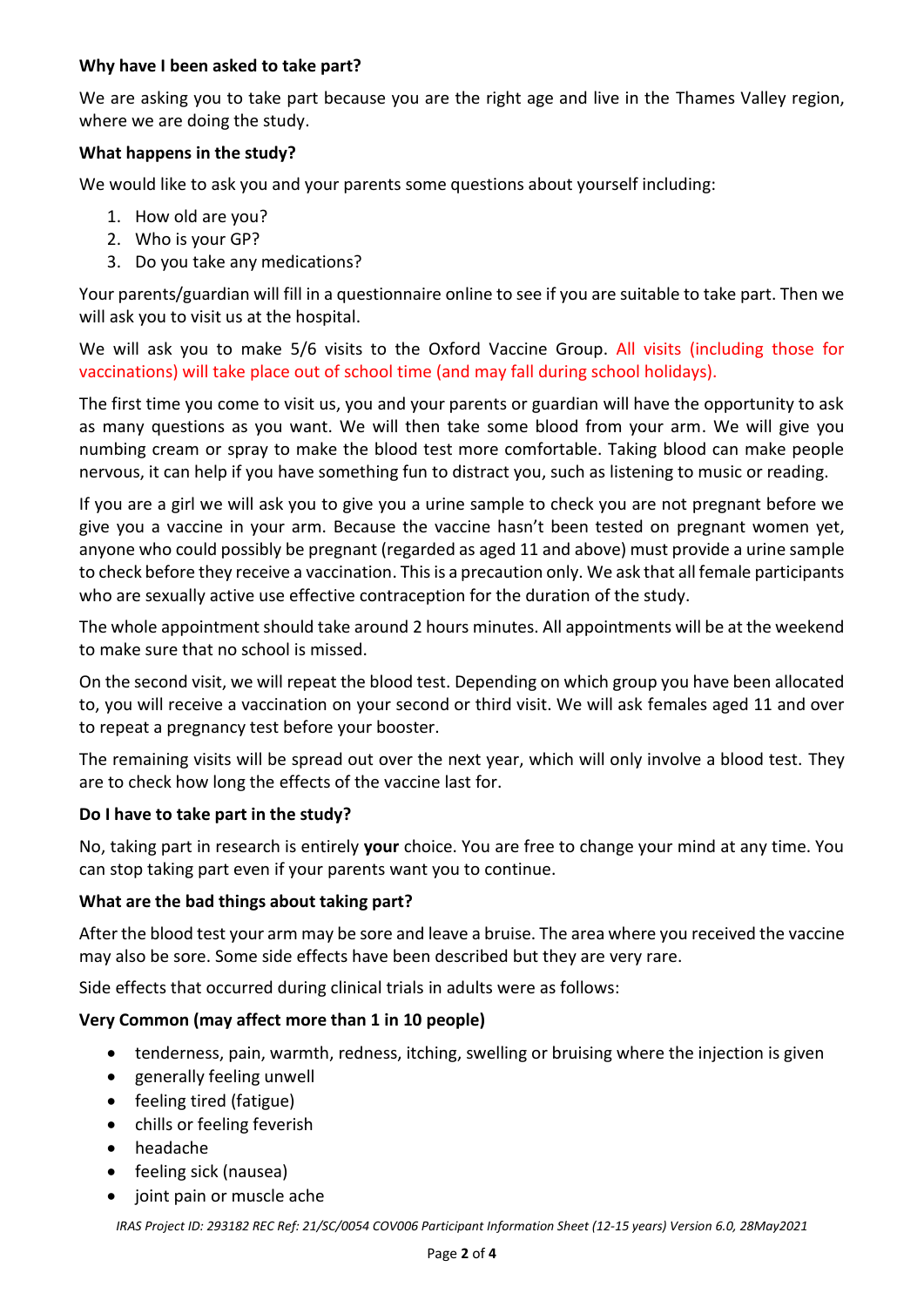# **Common (may affect up to 1 in 10 people)**

- a lump at the injection site
- fever
- being sick (vomiting)
- flu-like symptoms, such as high temperature, sore throat, runny nose, cough and chills

# **Uncommon (may affect up to 1 in 100 people)**

- feeling dizzy
- decreased appetite
- abdominal pain
- enlarged lymph nodes
- excessive sweating, itchy skin or rash

In clinical trials there were very rare reports of events associated with inflammation of the nervous system, which may cause numbness, pins and needles, and/or loss of feeling. However, it is not confirmed whether these events were due to the vaccine.

In keeping with Public Health England guidance on vaccine associated fever during the pandemic, participants experiencing fever within the first 48 hours of vaccination, with no other primary symptom of COVID-19 (cough, loss of sense of taste or smell) will not be required to self-isolate unless there is otherwise clinical suspicion of COVID-19.

# **Updated MHRA and JCVI guidance**

With any new medicines, side effects are discovered as the medicines are given to more and more people. One which is being investigated as it might be associated with ChAdOx1 nCoV-19 (the vaccine being given to some people in this study) is small blood clots which can occur in different parts of the body including the head.

The overall risk of these blood clots is extremely rare, approximately 4 people in a million. More recently it has been shown that the overall incidence after second doses was 1.3 per million doses, with no reported cases in under 50-year-olds. They have advised for the public to be aware of the following side effects in the first 28 days after vaccination:

- Sudden severe or persistent headache that does not improve with pain killers or is getting worse
- An unusual headache which seems worse when lying down or bending over, with changes to your vision, difficulty with speech, muscle weakness or being unusually sleepy
- New and unexplained pinprick bruising or bleeding
- Shortness of breath, chest pain, leg swelling or tummy ache

If you notice any of these symptoms, you should let your parent/guardian know and get immediate advice from a doctor.

# **What are the good things about taking part?**

You are helping us to research about a new germ, coronavirus, and how we can protect you and other people around you from it. Your results will help us to see whether we can protect children with this vaccine. We know that the vaccine works in adults but we don't know about children yet. If you get the Meningitis B vaccine, you will be protected against Meningitis B.

At the end of the study, if the coronavirus vaccine is approved for use in children, we will offer you two doses. We cannot guarantee this.